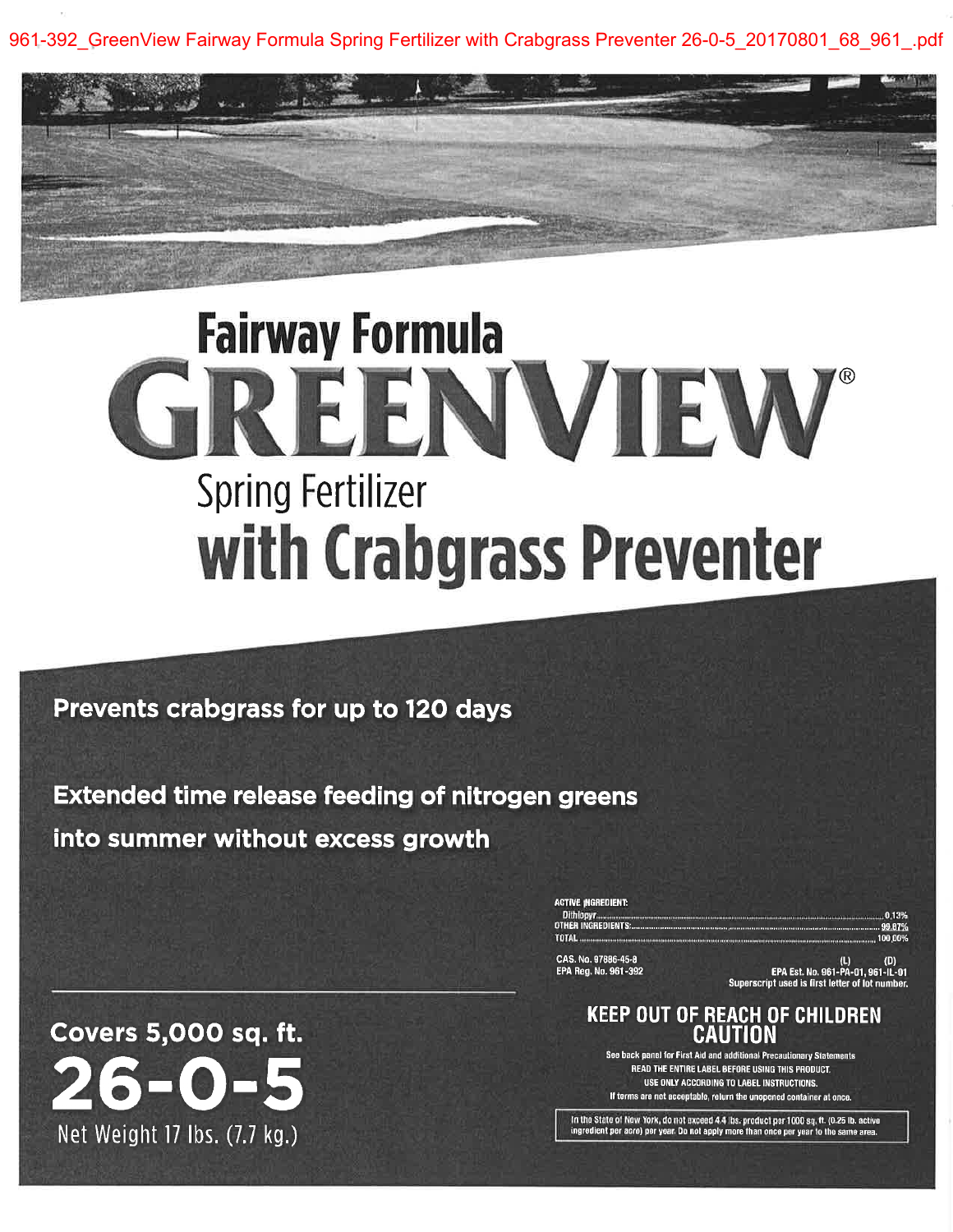## **ACTIVE INGREDIENT:**

CAS. No.97886-45-8EPA Reg, No. 96I -392

Superscript used is first letter of lot number (L) (D) EPA Est, No. 961-PA-01, 961-lL-01

# KEEP OUT OF REACH OF GHILDREN**CAUTION**

 See back panel for First Aid and additional Precautionary StatementsREAD THE ENTIRE LABEL BEFORE USING THIS PRODUCT. USE ONIY ACCORDING TO LABEL INSTRUCTIONS.lf terms are not acceptable, return the unopened container at once.

In the State of New York, do not exceed 4.4 lbs. product per 1000 sq. ft. (0.25 lb. active ingredient per acre) per year. Do not apply more than once per year to the same area.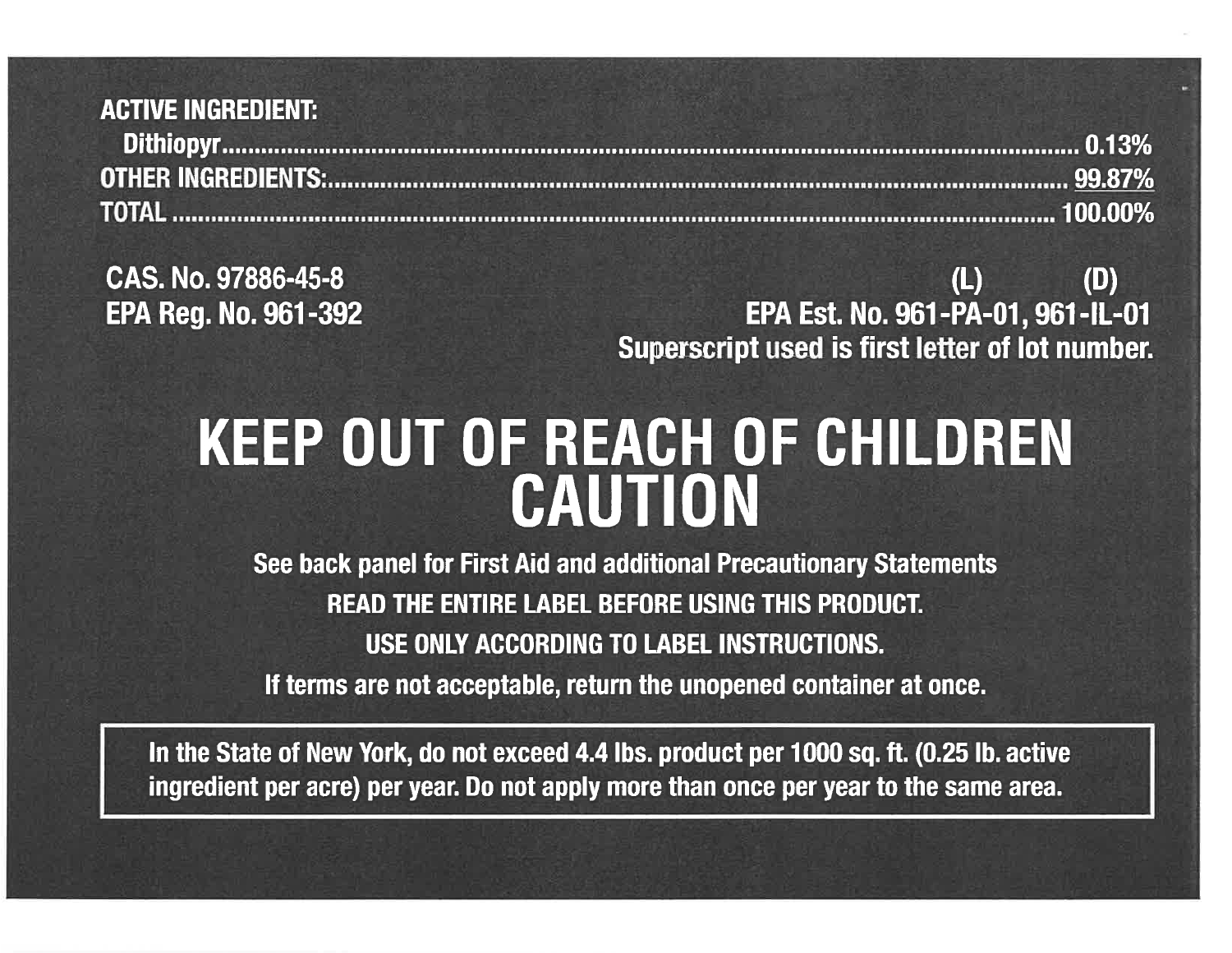## **PRECAUTIONARY STATEMENTS**

#### **Hazards to Humans and Domestic Animals**

CAUTION: Causes eye irritation. Harmful if inhaled. Avoid contact with eyes or dothing. Avoid breathing dust. Wash thoroughly with soap and water after handling. Remove contaminated dothing and wash before reuse. Prolonged or frequently repeated skin contact while handling this material may cause allergic reaction in some individuals.

| • Hold eye open and rinse slowly and gently with water for 15-20 minutes.<br>. Remove contact lenses, if present, after the first 5 minutes, then continue rinsing eve.<br>. Call a poison control center or doctor for treatment advice.       |
|-------------------------------------------------------------------------------------------------------------------------------------------------------------------------------------------------------------------------------------------------|
| • Move person to fresh air.<br>• If person is not breathing, call 911 or an ambulance, then give artificial respiration.<br>preferably by mouth-to-mouth if possible.<br>. Call a poison control center or doctor for further treatment advice. |
|                                                                                                                                                                                                                                                 |

Have the product container or label with you when calling a poison control center or doctor, or going for treatment. In case of an emergency involving this product, call day or night (888) 208-1368.

# **PRODUCT INFORMATION FOR TURF USE**

#### **Environmental Hazards:**

This product is toxic to fish and highly toxic to other aquatic organisms including oysters and shrimp. Use with care when applying to turf areas adjacent to any body of water. Drift and runoff from treated turf may adversely affect aquatic organisms in adjacent aquatic sites. Do not apply when weather conditions favor drift from treated areas. To protect the environment, do not allow pesticide to enter or run off into storm drains, drainage ditches, gutters or surface waters. Applying this product in calm weather will help to ensure that wind does not blow pesticide off the treatment area. Sweeping any product that lands on a driveway, sidewalk, or street, back onto the treated area of the lawn will help to prevent run off to water bodies or drainage systems.

### **Directions for Use**

It is a violation of Federal law to use this product in any manner inconsistent with its labeling.

This product contains Dimension\*, a herbicide that can be applied up to 4 weeks later than other crabgrass preventers and still provides season-long control. Greenview Fairway Formula Spring Fertilizer with Crabgrass Preventer prevents crabgrass and other grass and broadleaf weeds up to 4 months, when applied prior to their germination in lawns and ornamental turfgrasses. It also provides postemergence control of seedling crabgrass for up to 4 weeks after it germinates.

Greenview Fairway Formula Spring Fertilizer with Crabgrass Preventer should be applied to lawns and ornamental turfgrasses that are well established (See "Precautions and Restrictions" section below for a list of the tolerant turfgrasses). It will not harm nearby established ornamentals when used according to directions, given below,

#### **Precautions and Restrictions**

NOT FOR USE ON TURF BEING GROWN FOR SALE OR OTHER COMMERCIAL USE AS SOD, OR FOR COMMERCIAL SEED PRODUCTION, OR FOR RESEARCH PURPOSES.

#### NOT FOR USE ON NEWLY SEEDED LAWNS.

Use of Greenview Fairway Formula Spring Fertilizer with Crabgrass Preventer on lawns and ornamental turfgrasses that are not well established, or have been weakened by stress due to mechanical operations, pests, excessive temperatures, or lack of moisture may increase the chances for turfgrass injury. Do not apply to lawns or turfgrasses that are under stress.

Reseeding, overseeding, or sprigging of turfgrasses into areas that have been previously treated with this product should be delayed until after 8 weeks from the time of application. Reseeding, overseeding, or sprigging before 8 weeks or earlier after application may injure or prevent the establishment of the newly reseeded, overseeded or sprigged turfgrasses.

Do not make an application of this product later than 4 weeks after crabgrass germination. Do not expect control with applications made later than 4 weeks after crabgrass germination.

DO NOT apply more than 8.8 lbs. of this product per 1,000 sq. ft. per application, and no more than 26.4 lbs. of this product per 1000 sq. ft. per year.

In the State of New York, do not exceed 4.4 lbs. product per 1000 sq. ft. (0.25 lb. active ingredient per acre) per year.

DO NOT use clippings from treated turf for mulching, vegetables, vines, or fruit trees from which feed or food products may be harvested.

Keep people and pets off treated areas until dust has settled.

#### Weeds Controlled and/or Suppressed

Grass Weeds - Annual Bluegrass, Annual Ryegrass, Barnyardgrass, Crabgrass, Crowfootgrass, Goosegrass, Green Foxtail, Kikuyugrass (seedling), Perennial Ryegrass, Smutgrass (seedling), Yellow Foxtail.

Broadleaf Weeds - Bittercress, Buttercup Oxalis, Carolina Geranium, Chickweed, Common Lespedeza, Common Purslane, Corn Speedwell, Creeping Oxalis, Henbit, Parsley-piert, Pineappleweed, Prostrate Spurge, Spotted Spurge, Yellow Woodsorrel.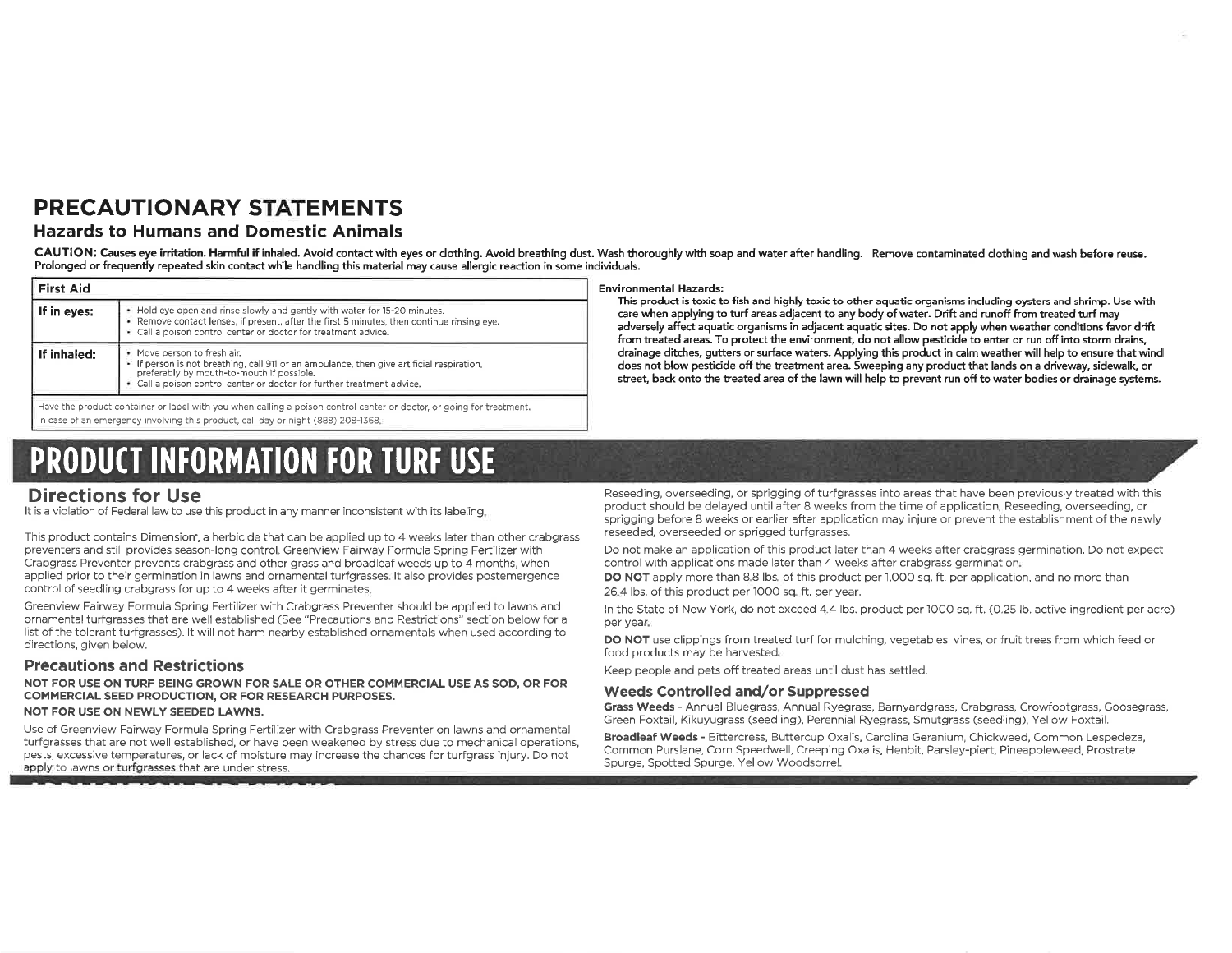# **APPLICATION DIRECTIONS**

Greenview Fairway Formula Spring Fertilizer with Crabgrass Preventer can be applied to the following turfgrasses when used as directed:

Cool-Season Turfgrasses - Creeping Bentgrass, Fine Fescues, Kentucky Bluegrass, Perennial Ryegrass, Tall Fescues.

Warm-Season Turfgrasses - Bahiagrass, Bermudagrass, Buffalograss, Carpetgrass, Centipedegrass, St. Augustinegrass, Zoysiagrass.

#### **Application Timing**

Greenview Fairway Formula Spring Fertilizer with Crabgrass Preventer should be applied in the spring or in the fall prior to weed seed germination for control of weeds in established lawns and ornamental turfgrasses. When this product is applied in the fall, a sequential or second application must be made the following spring to provide season-long control of weeds. If this product is applied in the fall. DO NOT reseed. overseed or sprig turfgrasses before 12 weeks after application due to potential turfgrass injury to the newly reseeded, overseeded or sprigged turfgrasses.

When establishing a new lawn of Kentucky Bluegrass, Perennial Ryegrass and/or Tall Fescue, this product may be applied 2 weeks after the first sign of grass germination. For other turfgrass, wait until the grass is well established (2 mowings) before applying this product. Do not apply this product within an 8 week period prior to seeding, reseeding, overseeding or sprigging.

Improved weed control may occur when this product is applied within a few days after mowing and further mowing is delayed until the turfgrass has been watered or received rainfall to dissolve the fertilizer granules.

Note: Supplemental applications of lawn fertilizer are needed to achieve a minimum 1 pound nitrogen per 1,000 sq. ft.

#### Length of Control

Greenview Fairway Formula Spring Fertilizer with Crabgrass Preventer will provide up to 4 months of weed control if applied according to label directions. The actual length of control will vary depending on use rate, weather conditions, condition of the turfgrass, and intensity of weed pressure.

#### Post Emergence Crabgrass Control

For post emergent crabgrass control, apply Greenview Fairway Formula Spring Fertilizer with Crabgrass Preventer when crabgrass is small (3-4 leaf). It will not control large tillered crabgrass.

|              |                       | <b>Product Use Rate Table</b> |                          |
|--------------|-----------------------|-------------------------------|--------------------------|
|              |                       | (Lbs. Per 1,000 Sq. Ft.)      |                          |
|              | $2-3$                 | $3 - 4$                       | Early Post               |
| Region       | <b>Months Control</b> | <b>Months Control</b>         | <b>Emergence Control</b> |
| <b>North</b> | 2.2                   | 3.1                           | $3.9 - 8.8$              |
| South        | 3.4                   | $3.9 - 4.5$                   | $3.9 - 8.8$              |
| .            |                       |                               |                          |

Use the higher rate in areas of high weed pressure



#### **Application Equipment and Instructions**

Greenview Fairway Formula Spring Fertilizer with Crabgrass Preventer can be applied with a drop or rotary type spreader designed to apply granular fertilizers. For best results, apply this product evenly and uniformly over the turfgrass area, avoiding streaking, skips or overlaps. Avoid the use of spreaders that would apply this product in narrow rows or concentrated bands. Before each application, calibrate the spreader according to the equipment manufacturer's directions. Adjust the spreader settings so the spreader delivers the appropriate application rate as specified above.

A more uniform application can be made by spreading one-half of the specified amount of this product over the turfgrass area and then applying the remaining one-half at a right angle to the previous direction. Check spreader frequently to insure it is functioning properly and distributing the granules uniformly.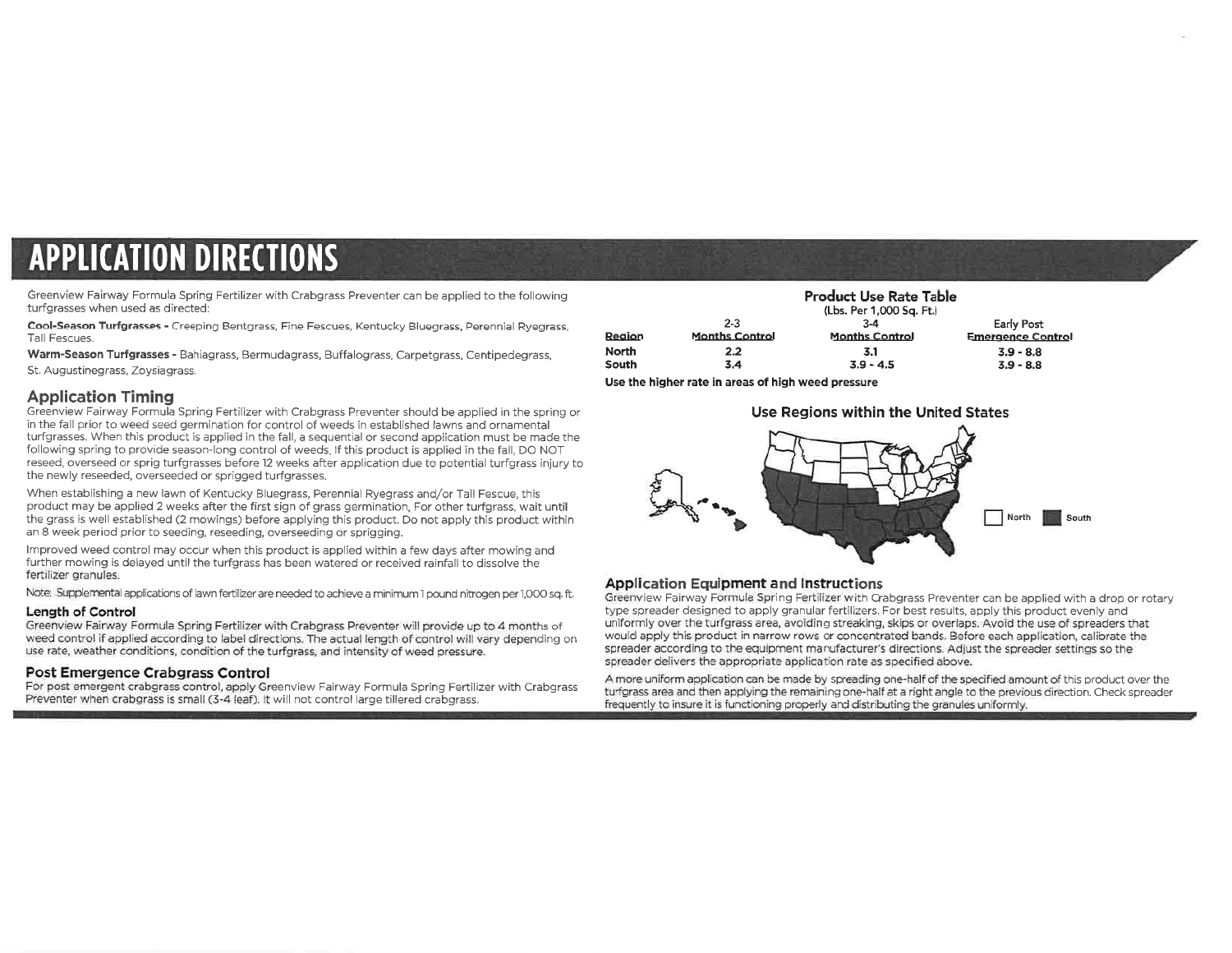בובגבותם ואוופודת מאלוסט וט טוומודרה אובמו). וב אזוו וותר בתוונות ומואב חווכובת תומאלוסטי

#### frequently to insure it is functioning properly and distributing the granules uniformly.

# **SPREADER SETTINGS**

#### **Drop Spreader Settings**

Apply in a single pass at a rate of 3.4 lbs, per 1,000 sq. ft. Start on the outside border and apply in a rectangular path working back and forth across the length of the lawn. Overlap the coverage slightly, and shut off spreader before making hard turns.

| <b>Drop Spreader</b><br>Greenview Drop Spred XP1 | <b>Setting</b><br>(3.4 lbs. / 1000 Sq. Ft.) |
|--------------------------------------------------|---------------------------------------------|
| Greenview Drop Spred III                         | 6                                           |
| Agri-Fab Drop                                    | 61/2                                        |
| Red Devil Drop (1-20)                            | 9                                           |
| Republic Drop                                    | 61/2                                        |
| Scotts Drop PF                                   | 6                                           |

To calibrate your spreader: 1 lb, of material should cover approximately 294 sq. ft.

If your spreader model is not listed, go to our website www.greenviewfertilizer.com, or call toll-free 800-233-1067, 8 A.M. - 5 P.M. EDT, Monday - Friday, for additional model settings.

## **Broadcast Spreader Settings**

Apply in a single pass at a rate of 3.4 lbs. per 1,000 sq. ft. Start on the outside border and apply in a circular path working toward the center. Overlap the coverage slightly, and shut off spreader before making hard turns.

| <b>Broadcast Spreader</b><br>Greenview Jet-Spred SS1 | <b>Setting</b><br>$(3.4$ lbs. $/ 1000$ Sq. Ft.)<br>14 |
|------------------------------------------------------|-------------------------------------------------------|
| Greenview Jet-Spred III                              | 31/2                                                  |
| Agri-Fab <sup>®</sup> Rotary                         | 31/2                                                  |
| Earthway Rotary                                      | 14                                                    |
| Lesco Rotary (letter/numeric)                        | H/15                                                  |
| Red Devil Rotary (1-20)                              | 6                                                     |
| Republic Rotary                                      |                                                       |
| Sears Craftsman Rotary                               | 31/2                                                  |
| Scotts Speedy Green                                  |                                                       |
| <b>Scotts Edgeguard</b>                              |                                                       |